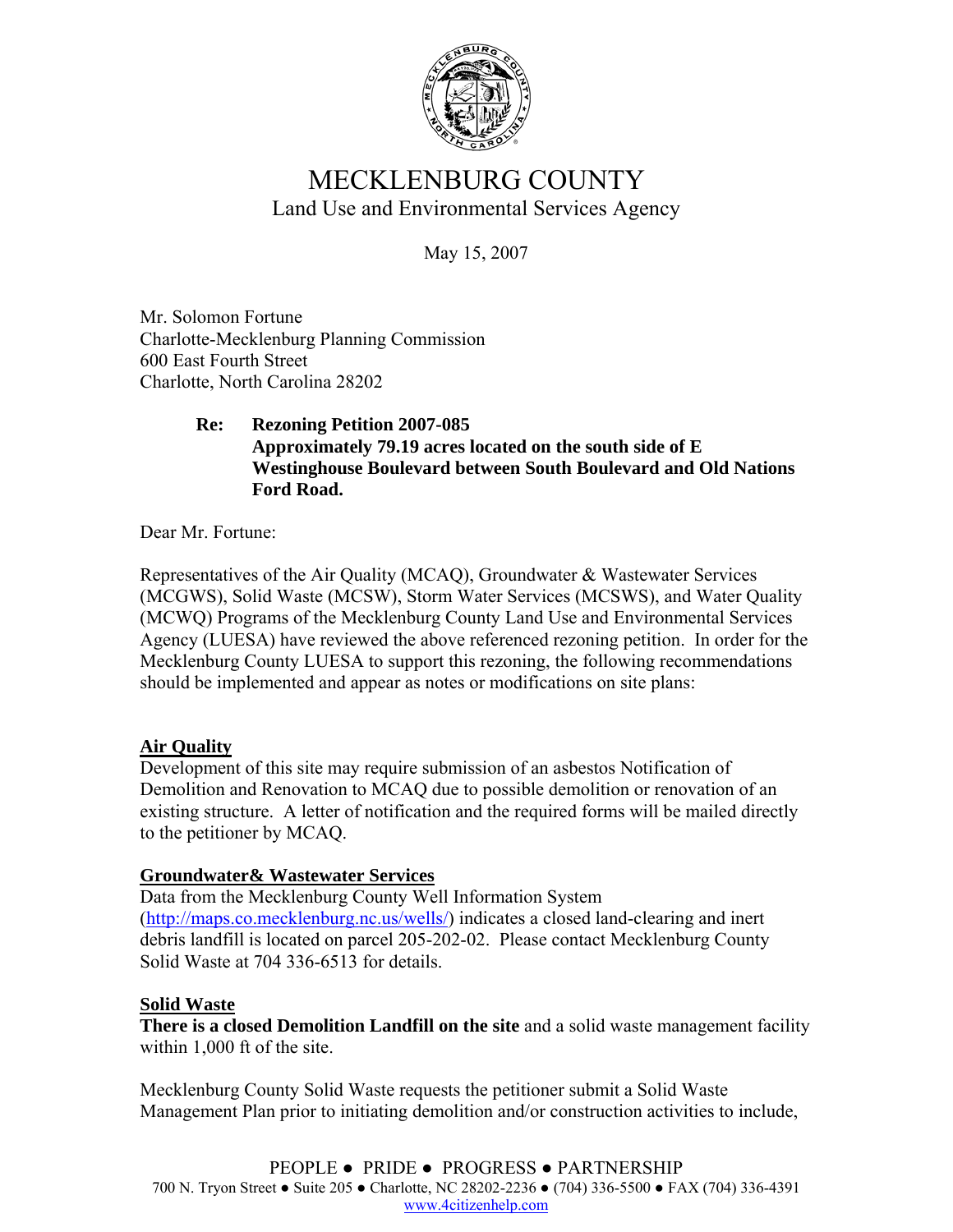### Page 2

at a minimum, the procedures that will be used to recycle all clean wood, metal, and concrete generated during demolition and construction activities. The Plan shall specify that monthly reporting of all tonnage disposed and recycled will be made to the Mecklenburg County Solid Waste Program. The report shall include the identification and location of facilities receiving disposed or recycled materials.

Mecklenburg County is committed to reduction of construction/demolition waste. Technical assistance is available at no charge to those companies willing to partner with the County in this effort. Please contact Diane Davis at (704) 432-0399 for more information regarding the County's technical assistance services.

#### **Storm Water**

No Comment.

### **Water Quality**

The Mecklenburg County Water Quality Program cannot support the rezoning of the subject property unless the comments and/or ordinances are implemented and appear on any revised site plans as notes and/or schematics.

# **Applicable Ordinances:**

#### *100 foot S.W.I.M. Buffer*

A stream segment on the subject property drains greater than or equal to 640 acres. According to the City of Charlotte Zoning Ordinance, Chapter 12, Part 8- Surface Water Improvement and Management (S.W.I.M.) Stream Buffers, Section 12.804, *Buffer Standards,* streams meeting this criterion are required to have buffers of 100 feet in width, plus 50% of the Federal Emergency Management Agency (F.E.M.A.) Floodfringe. The buffers are required on the applicable sides of the stream measured from the top of the bank*.* 

The proposed project will include a substantial amount of impervious area, which will directly affect surface water quality due to storm water runoff from the project. Storm water runoff becomes contaminated with pollutants associated with the impervious area usage, transporting these pollutants to surface waters. In addition, this impervious area acts to increase the volume and velocity of storm water entering surface waters, which affects stream channel stability and negatively impacts water quality and aquatic habitat. In order to mitigate the impacts of these pollutants and to protect water quality conditions, the proposed project should incorporate the criteria specified below.

### **General Recommendations:**

### *Additional Stream Buffers*

If applicable to the subject property, intermittent and perennial stream segments draining less than 100 acres shall be delineated by a certified professional using the U.S. Army Corps of Engineers and N.C. Division of Water Quality methodology. The locations of streams and the required buffers shall be depicted on site plans.

If applicable to the subject property, a 35-foot protective buffer shall be established on both sides of intermittent and perennial stream segments draining between 50 acres and 100 acres. A buffer shall include two zones, a 20-foot undisturbed Streamside Zone, and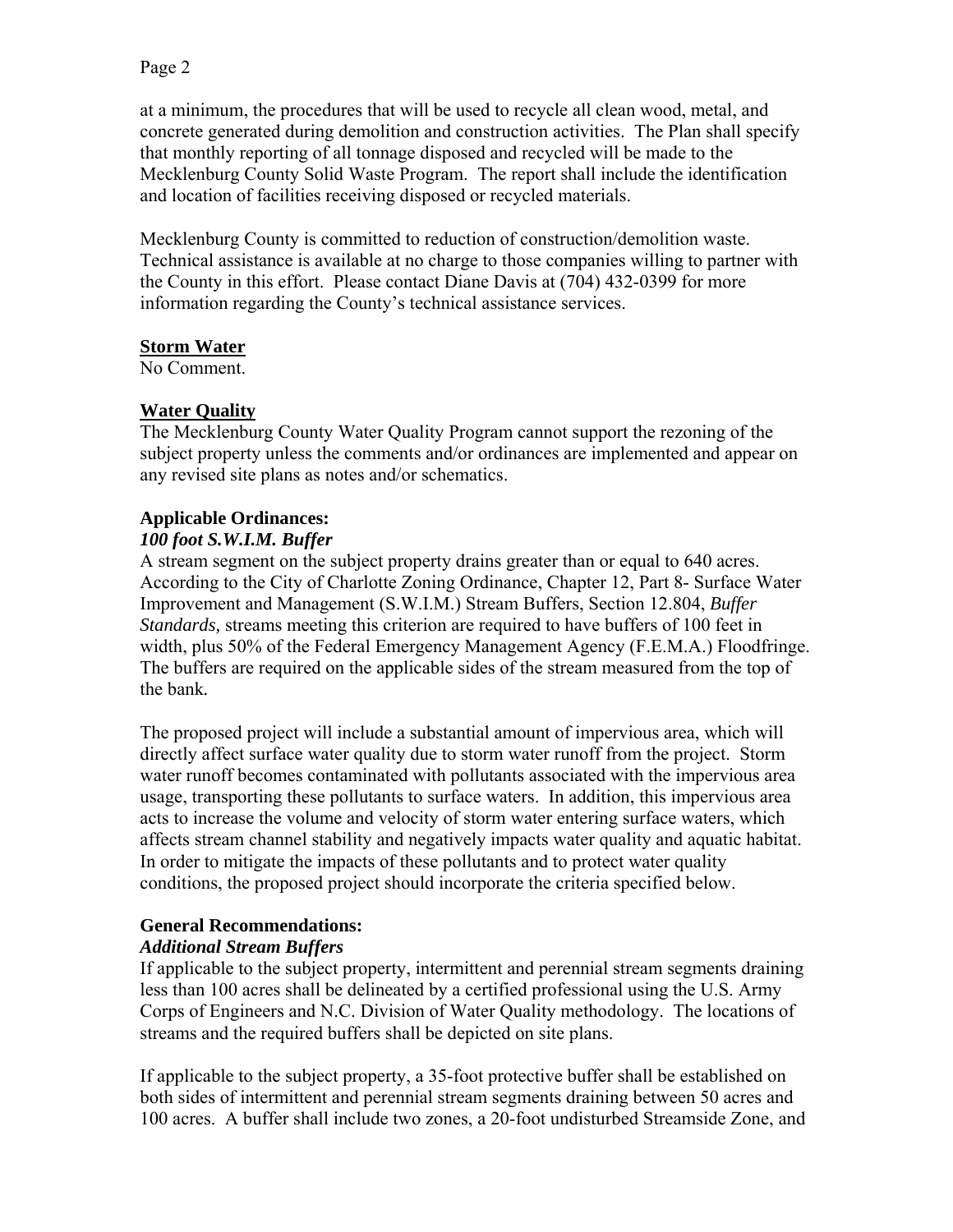a 15-foot limited-use Upland Zone. The allowable uses in these Zones are to be the same as those outlined in the City of Charlotte Zoning Ordinance, Chapter 12, Part 8, S.W.I.M. Stream Buffers, for streams draining greater than 100 acres, but less than 300 acres.

If applicable to the subject property, all intermittent and perennial stream segments draining less than or equal to 50 acres shall have a minimum 30-foot vegetated buffer including an undisturbed or bioengineered 10-foot zone adjacent to the bank. Disturbance of the buffer is allowed; however, any disturbed area in the 10-foot zone adjacent to the bank shall require stream bank stabilization using bioengineering techniques approved by MCWQP. All buffers shall be measured from the top of the bank on both sides of the stream.

### *Storm Water Quality Treatment*

Any separate, defined drainage area within a project that will have greater than 24% built-upon area is to have water quality best management practices (BMPs) to treat storm water runoff from the entire built-upon area within the separate, defined drainage area. The BMPs are to be constructed to achieve 85% Total Suspended Solid (TSS) removal for the entire post-development runoff volume for the first 1-inch of rainfall. The BMPs must be designed and constructed in accordance with the N.C. Department of Environment and Natural Resources (NCDENR) Best Management Practices Manual, April 1999, Section 4.0.

The use of Low Impact Design (LID) such as bioretention systems in tree islands, grassed swales, vegetated buffers, level spreaders, and other innovative systems in a "treatment train" is optional and encouraged, where applicable. LID systems can be employed in whole or in part, to meet the 85% TSS treatment standard for storm water runoff. LID must be designed and constructed per the NCDENR Best Management Practices Manual, April 1999, Section 4.0.

### *Storm Water Volume and Peak Controls*

Any separate, defined drainage area within a project that will have greater than 24% built-upon area is to have best management practices (BMPs) to control the entire runoff volume for the 1-year, 24-hour. The runoff volume drawdown time for the BMPs shall be a minimum of 24 hours, but not more than 120 hours. The peak runoff rates should be controlled with BMPs to match the predevelopment runoff rates for the 10-year and 25 year, 6-hr storms *or* perform a downstream analysis to determine whether peak control is needed, and if so, for what level of storm frequency.

Storm water runoff from the development shall be transported from the site by vegetated conveyances to the maximum extent practicable.

Please contact the staff members who conducted the reviews if you have any questions. The reviews were conducted by, Leslie Rhodes (Leslie.Rhodes@mecklenburgcountync.gov) with MCAQ, Jack Stutts (Jack.Stutts@mecklenburgcountync.gov) with GWS, Joe Hack (Joe.Hack@mecklenburgcountync.gov) with MCSW, Bill Tingle (Bill.Tingle@mecklenburgcountync.gov) with MCSWS, and Rusty Rozzelle (Rusty.Rozzelle@mecklenburgcountync.gov) with the MCWQ.